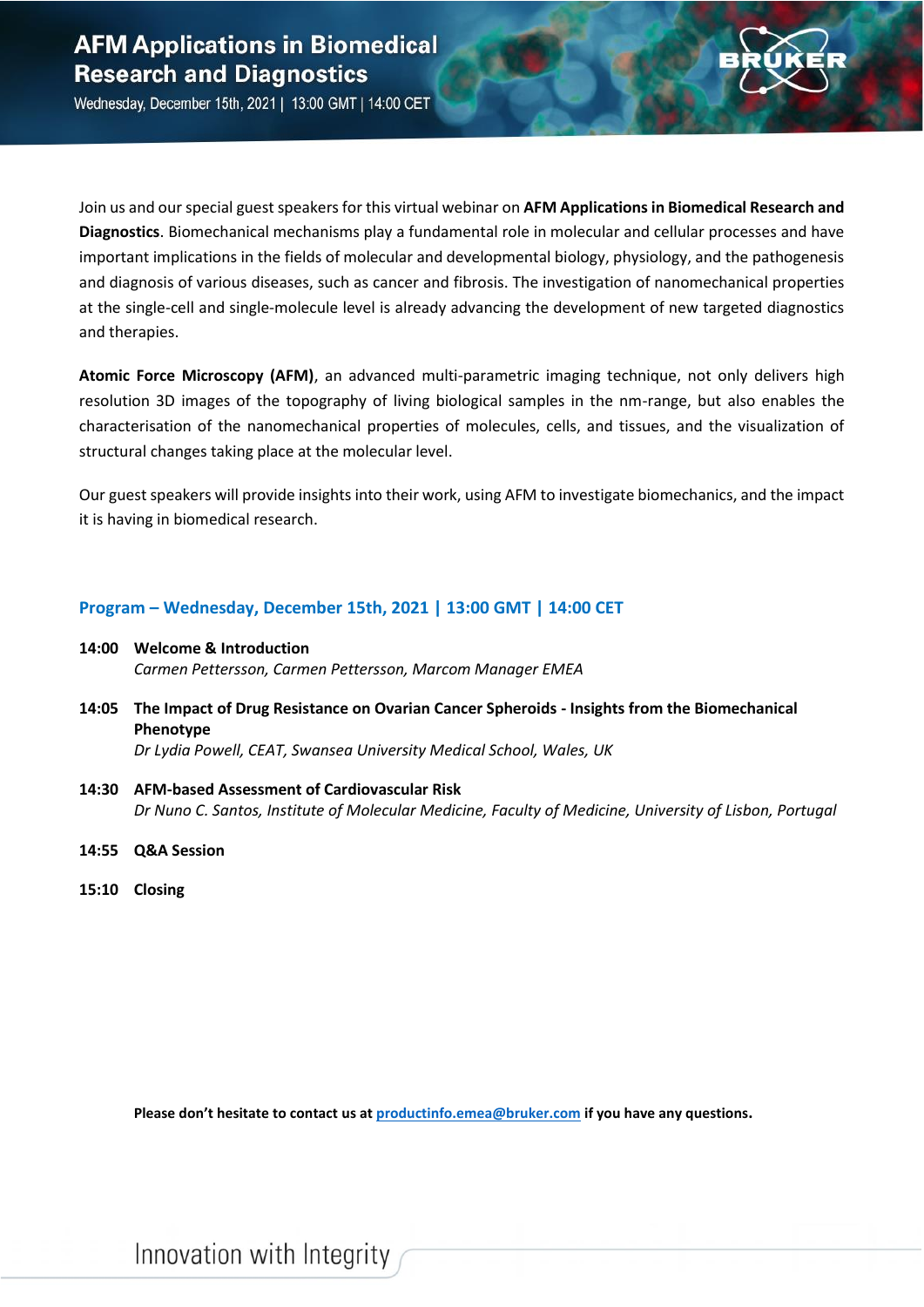## **AFM Applications in Biomedical Research and Diagnostics**

Wednesday, December 15th, 2021 | 13:00 GMT | 14:00 CET

### **Talk abstracts**

**The Impact of Drug Resistance on Ovarian Cancer Spheroids - Insights from the Biomechanical Phenotype** *Dr Lydia Powell, Swansea University Medical School, Wales, UK*

The presentation will detail the development of 3D spheroid specific image and force analysis undertaken in the research programme of the Cluster for Epigenomic and Antibody Drug Conjugate Therapeutics (CEAT) at Swansea University's Medical School, Wales. The examination of the morphological and mechanical properties of parental and cisplatin resistant ovarian cancer spheroids highlights new ideas as to how these properties effect their ability to invade into the peritoneum.



*Dr Lydia Powell is a senior post-doctoral researcher, operating at the interface*  between life sciences and engineering. Having originally graduated in chemical *engineering, Lydia then developed expertise in advanced characterisation techniques to understand the biophysical and mechanical properties of complex 3D multicellular aggregates. Using multi-disciplinary approaches, Lydia's research has provided pivotal understanding in this area that has been translated into the design and delivery of new therapies for cystic fibrosis and chronic wound bacterial biofilmrelated infections, in collaboration with industry (AlgiPharma AS and Qbiotics).*

*In 2018, Lydia moved to Swansea University Medical School to accelerate her translational post-doctoral research as part of the CEAT project. Lydia is currently developing advanced bio-AFM based analysis approaches to complement epigenetic drug and antibody therapeutic platform development, alongside a host of national and multinational industry partners.* 

*Her research interests are at the interface of cellular biophysics, mechanobiology, computer vision, and machine learning, with the strong aim of furthering the understanding of the biological processes involved in physiology and disease. The research carried out in her lab focuses on the cell's cytoskeleton, and in particular, the characterization of its organization and mechanical properties. To do so, her lab uses a broad cellular biophysics toolbox, which includes Atomic Force Microscopy, Traction Force Microscopy, high-throughput imaging, advanced image quantification pipelines and machine learning methods*

### **AFM-based Assessment of Cardiovascular Risk**

#### *Dr Nuno C. Santos, Institute of Molecular Medicine, Faculty of Medicine, University of Lisbon, Portugal*

Erythrocyte aggregation is an indicator of cardiovascular risk, which is influenced by plasma fibrinogen levels. Fibrinogen levels are elevated during cardiovascular diseases. Our main goals were to understand how fibrinogen-erythrocyte binding influences erythrocyte aggregation and how it constitutes a cardiovascular risk factor in different cardiovascular diseases, including chronic heart failure (CHF) and essential arterial hypertension (EAH). Fibrinogen-erythrocyte membrane and erythrocyte-erythrocyte adhesion measurements were conducted by atomic force microscopy (AFM)-based force spectroscopy. We found that upon increasing fibrinogen concentration, there was an increase in the work and force necessary for cell-cell detachment,

# Innovation with Integrity